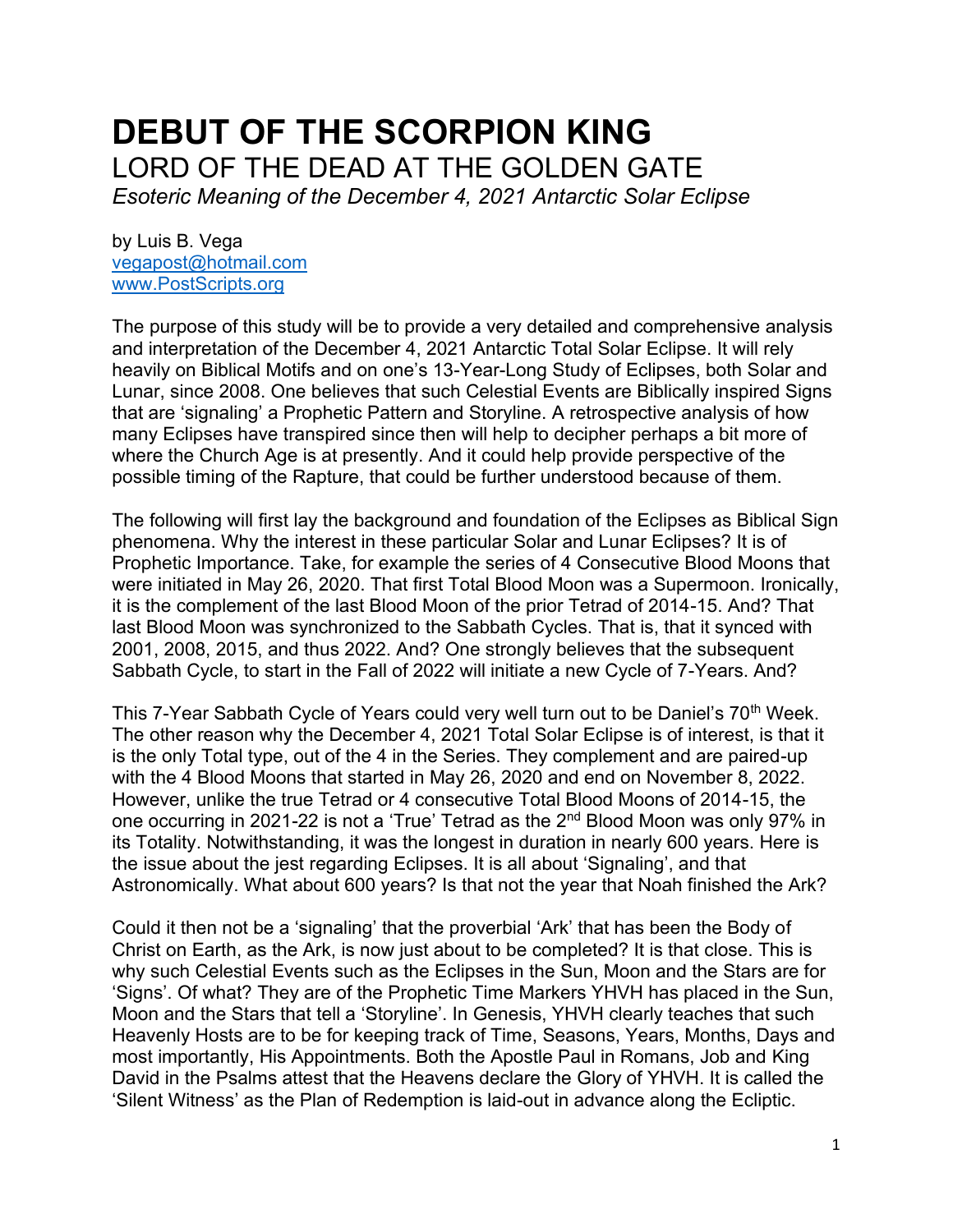## **Advance Notices**

In the Heavens, the Ecliptic is the imaginary Line where the Sun traverses through each of the 12 Constellations from Earth's perspective. Amazingly, each Sign is just 1 of 12 main facets of the Redemptive Plan that Jesus Christ made, is making and will. It is 'His Storyline'. It is called the Mazzaroth or the Zodiac in the West. King David even gave this 'Dance of the Sun' a Romantic Metaphor. How so? David in the Psalms described how the 'Path' or the Ecliptic of the Sun is like a Groom, and the Moon is like the Bride, in the ever-Celestial Chase of Courtship, etc. With all this for background, this study will thus review the Solar and Lunar Eclipse Patterns since 2008. This study will be an attempt to provide context of why such configurations do provide 'Advance Notices'.

Such 'Notices' are being revealed before one's very own eyes. But realize that such Celestial Signs only confirm and not contradict the Written Word of Christ as found only in the Bible. And the Signaling is so very pertinent as the End Days get closer to the End of the Church Age and Debut of both the AntiChrist and the True Christ, Jesus. This will coincide with the Rapture event and then with the Debut of the AntiChrist. For the purposes of the December 4, 2021 Antarctic Solar Eclipse, this study will sternly suggest that the 'Debut of the AntiChrist' or the Scorpion King is fast approaching. One is of the belief, given much prior experience, that such Celestial Signaling do not constitute the 'Events' themselves but are broadcasting the inference to be at yet a future place and time. As the Days of Noah, the People of the World are sensing the deteriorating and deliberate disintegration of the preset World Order, by design.

The Luciferians that await their Lord of the Dead, 'Anubis' type are eager to unveil him to the World. He will usher the World into what they believe will be their restored Golden Age that will last forever, devoid of Jesus and Christians. They believe they can outmaneuver the Strategy and Redemptive Plan for Humanity's Salvation only found in Jesus. And sadly, it will be centered on the rebellious Nation of Israel that will gladly accept this Imposter and False Christ as their Messiah. It is for this very reason why YHVH in His sovereign wisdom foreknew that He needed to reserve the Last Sabbath of Years or Shemitah, that is the 70<sup>th</sup> Week of Year just before Jesus' return. These 7 Years or Sabbath is what Israel still owes YHVH for unpaid 'Rest' the Promised Land was denied by them. YHVH will be 'collecting' and this is why the Bride of Christ cannot be found in such a time of consummating Judgment and Debt Collection, etc. And it is why the Bride has to also be evacuated on that very same Year as the corresponding Sabbath of 7 Years she will be taken-up in Heaven, during the Tribulation Period.

The Total Solar Eclipse on December 4, 2021 in the Sign of Scorpio is really a continuation of the 'Storyline' that is being signaled since the Grand Conjunction that occurred on the Winter Solstice of December 2020. This is when the Giant Planets of Jupiter and Saturn conjoined at 0° Aquarius. Meaning? That they announced the Grand Transformation of the World, to take place in preparation for the Reset that is coming. And most importantly, that it was in light of the Debut of the AntiChrist Scorpion King. And that in terms of Celestial and even Prophetic Imagery, the Sun was dead center in the Golden Gate with Mercury to the side, cojoined. Realize that Mercury in the Luciferian Occult is the God of Money, Medicine, Media and Thieves.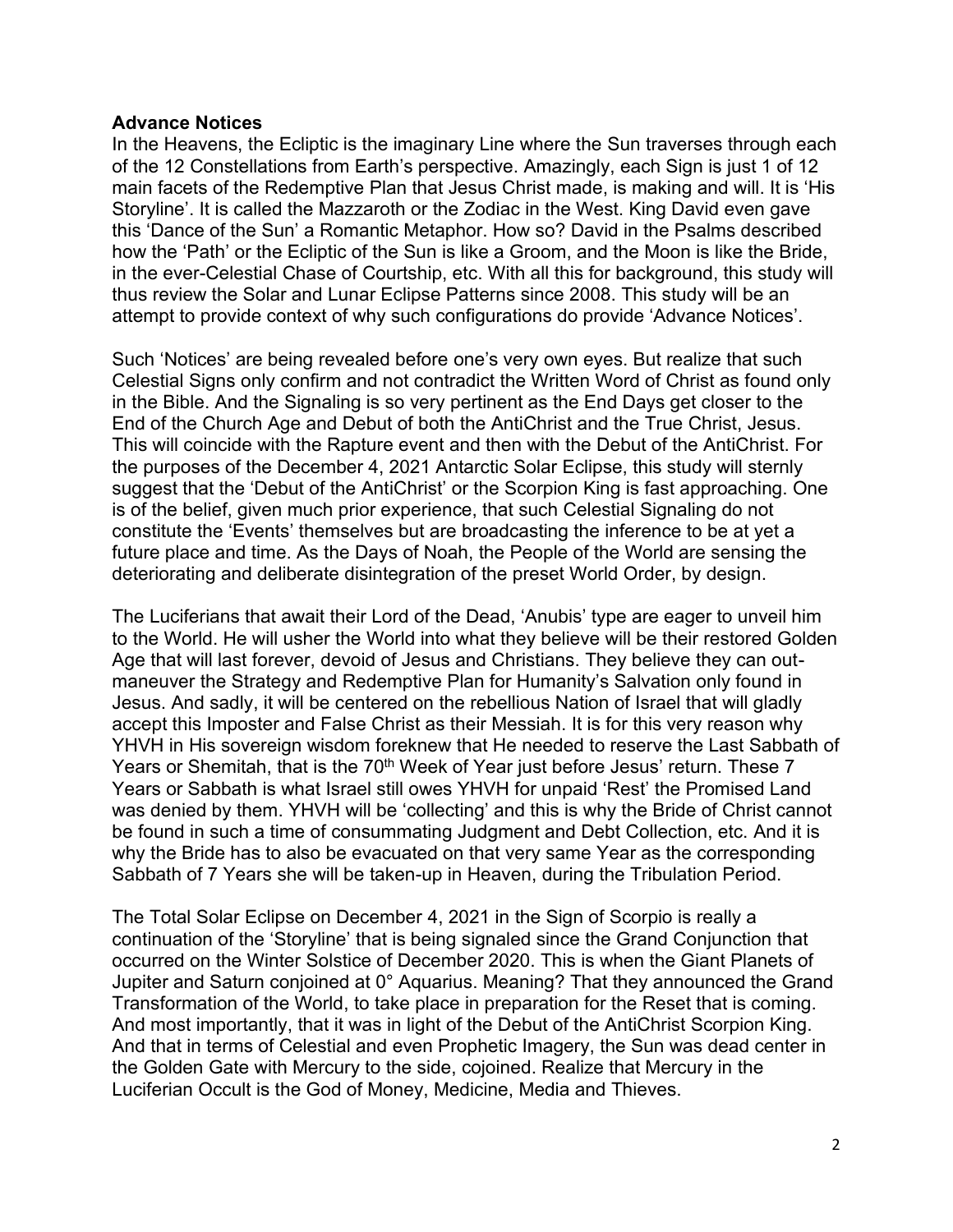## **Enemy at the Gate**

Is it not what the COVID Plandemic has been all about, is and will be still? It is to Cull, Contaminate and Control Humanity at the DNA level. Mercury's Motif is the Caduceus, that of the 'DNA' Helix of 2 Serpents intertwined on a Pole with Wings. It is the International Symbol of the Medical Corp and a variation of the UN's World Health Organization, of which the Revelation 18 Sorcery of Pharmaceutical Deception is being implemented in preparation for the Debut of their AntiChrist. It will be the UN that will eventually formulate a 10 Regional Sphere of Powers that will recognize the Leadership and Divine Ability of this coming Lord of the Dead, Anubis type of the Scorpion King.

It will be the UN that will provide the worldwide Political, Religious, Social, Economic, Medical and Military Platform to usher-in their New World Order. Eventually, the AntiChrist's Center of Power will be in Jerusalem and around the 3<sup>rd</sup> Temple as he initiates the Daily Sacrifices. It is this, that starts the 2 Time Segments of the entire Tribulation Period, being 1260+1260 Days, respectively or 1 Sabbath Week of Years, etc. The Tribulation Period is not contingent on the Rapture event, nor even with the 'Confirming of the Covenant'. As with the Grand Conjunction of December 21, 2020, the Sun was conjoined with Mercy at the Golden Gate. This is the key Motif to consider.

Why? It will again occur with the Antarctic Total Solar Eclipse over the South Pole, in the Sign of Scorpio. This Motif will come to play later on in the comparison of the Occultic Short Film called I Pet Goat 2. How so? Many suggest that the Logo of the Heliofant Production is signaling such a Sun and Mercury Alignment, when 'the Enemy is at the Gate'. In regard to? Realize that the meaning of Scorpio, is the 'Enemy'. And thus the 'Advent of the Scorpion King'. As an aside note, it is rather interesting that in the 14-Day marker before the Scorpion King Eclipse of December 4, 2021, the flooding of the Nile in Egypt caused swarms of Scorpions to sting the People in the Land.

And is not the Plagues of Egypt a type of the Divine Judgments YHVH performed in the past right before the Mass Exodus of YHVH's People? And will it not occur with the Breaking of the Seal Judgments of Jesus to come during the Tribulation Period? Was it a foreshadowing of the Sting of the Scorpion Menace that will plague the People during Tribulation Period? No Doubt. And there is then the connection one also likes to make with the continued Motif as first suggested with the Grand Conjunction Study. That the signaling is eerily being mimicked by the Luciferian and Occultic I Pet Goat 2 Short Film. It is a production done by Heliofant out of Canada by Louis Lefebvre.

What the Storyline is about is exactly, that, the 'Debut of the AntiChrist'. It tracks the sinister Luciferian Agenda of orchestrating events since 9-11 and works its way to the final outcome, the 'Awakening of the False Christ'. Where? In an icy place like Antarctica. But more astonishing, this AntiChrist revealed to the World faces the Sun. And where, Astronomically does that happen to be? By the Golden Gate, exactly in the Constellation of Scorpio. It occurs like its counterpart Lunar Eclipse that occurred in the Sign of Taurus that he too, is seeking to rampage through the Gate to invade Heaven and vanquish YHVH's Throne. In the case of Scorpio, it is Ophiuchus, the Sentinel that guards the Golden Gate from the Advisory, Scorpio who crushes Scorpio's Head.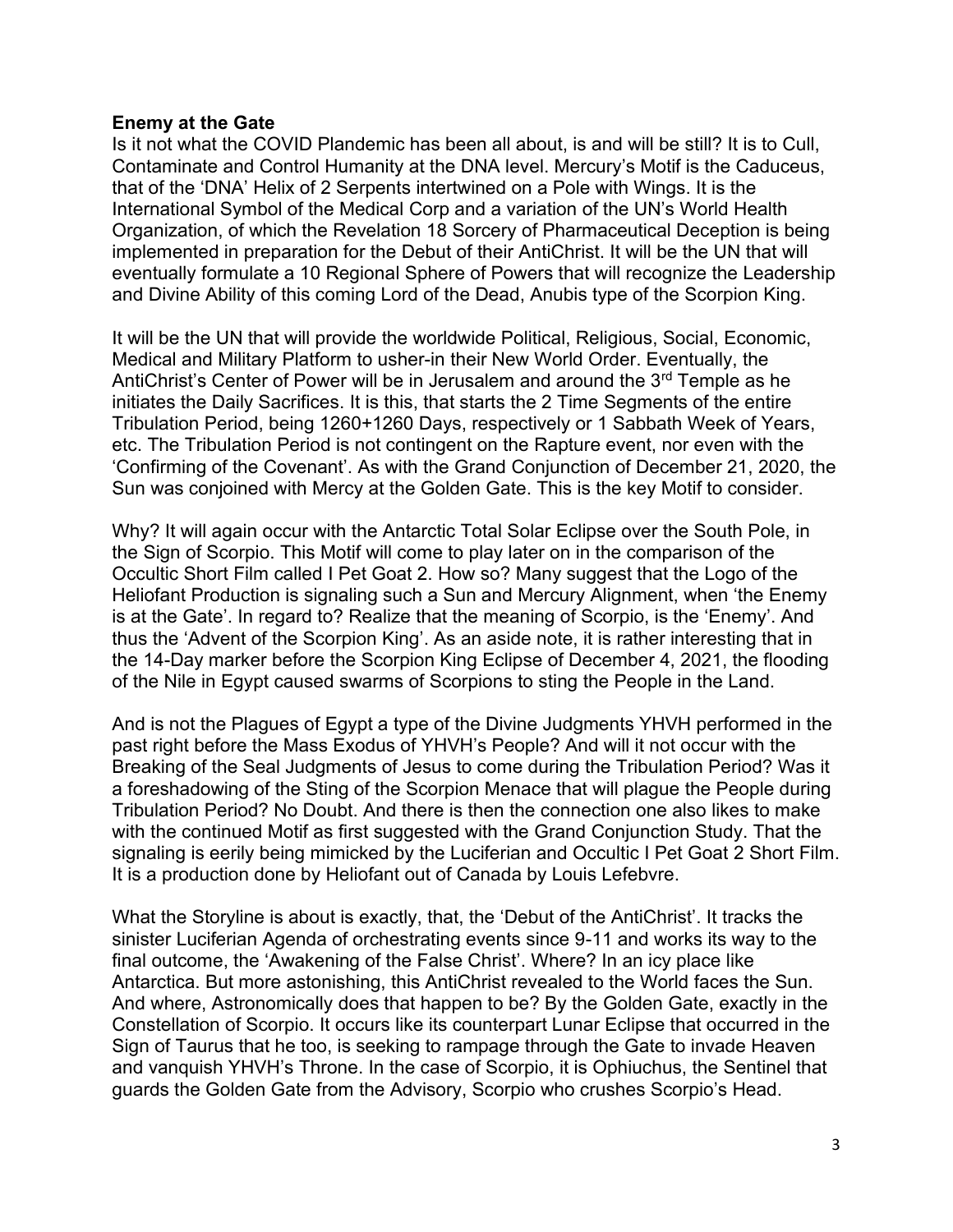## **Mortal Head Wound**

And that 'Mortal Head Wound', by the way, is a befitting Motif of the coming AntiChrist. How so? Aside from clear connotation of him being the Scorpion King, Scorpio's Primary Star is Aldebaran. It is the Super Giant Red Sun. It is in the 'Head' area of Scorpio where the Foot of Ophiuchus has crushed it. But not before the Stinger of Scorpio had stricken the Heel of the 'Man wresting the Serpent' attempting to usurp the Crown of Glory, Corona Borealis, etc. This is the Genesis 3:15 1<sup>st</sup> Prophecy and Motif decorated with the Sun, Moon and the Stars. This is another Motif that is signaling the Celestial Motif of the coming AntiChrist. How so? Realize that Lucifer's Man will also mimic the Death, Burial and Resurrection of what Jesus had to accomplish.

The Religious Leaders of the Jews knew all that, that Scripturally, it was fulfilled in Jesus. However, Jesus exposed their 'Conspiracy' to side with the Enemy, rather than submit to YHVH's Plan and Purpose. Thus, it will be the case, that the Sanhedrin of the Elders of Zion will accept this AntiChrist after his 'Debut'. This will occur after the Rapture. Then in the successive waves, he will be 'Conquering' through 'Peace', as that Rider on the White Horse with only a Bow and a Crown or 'Corona-Virus'. Many have suggested that it is through this Pharmaceutical Deception that has laid the conditioning upon the World for him to do so. In Revelation 18 clearly teaches that in the end, the whole World will be under this 'Spell' or Sorcery, which in Greek is 'Pharmakeía'.

Perhaps some Bible Believing Jew will see past this Façade and attempt an assassination. Nonetheless, the AntiChrist, at some point in time will receive such a 'Mortal Head Wound', just as Scorpio depicts. And in the course of his 'False Death and Resurrection' will galvanize the whole World to then worship his Name, Image and Number, all the more. Thus, to such a degree that the Sun, Moon and the Stars are 'Signaling', with confidence, the Apostle Paul admonishes the World in Romans, that because of these 'Silent Witnesses', alone that bare Testimony to Jesus' Storyline, yet without Words, the whole World stands without an excuse, nonetheless. Very sobering.

This is also the reason why many in the Church Body ignorantly are misinformed of the Mazzaroth's purpose and utilization. Sure, the Luciferins on the other side of the Isle use it, abuse it and wield the Power of its Motifs but in hopes that Followers and Jesus do not. Sure, there is a measure of 'Foretelling' in such Signs but is like the analogy of viewing a Parade of People marching down a Street. At ground level, one's Periphery of Vision is limited. However, if one climbs a 4 or 5 story building, one could see the entire Procession from start to finish. This is Fore-Knowing.

Likewise, the Fallen Angels, Demons and Lucifer abide in such 'Higher Places', in the Air and have such an advantage point. They masquerade as Angels of Light that do bestow 'Intel', but to a certain degree. And they give this Intel to their deceived Initiates and Disciples who 'mascaraed' as Ministers of Righteousness to do their Great Work, and with great advantage and success in the World. Take COVID for example. But it is or should be incumbent upon true Followers of Believers in Jesus, to also at least attempt to scale those same heights, in the Power and Ability of the Holy Spirit and be on the Lookout, especially if one called Himself or Herself a 'Watchmen'. Why?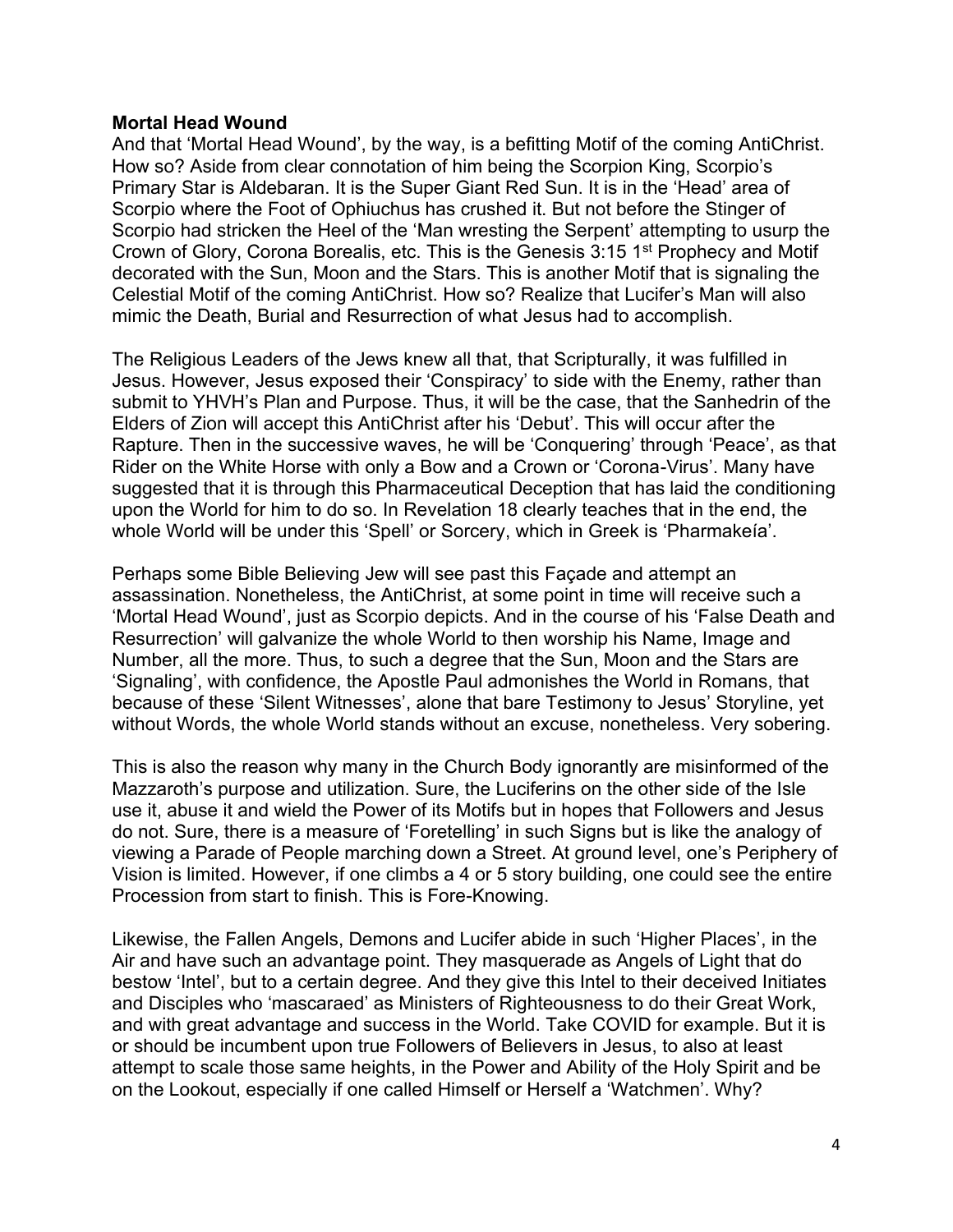## **Predictive Programming**

Being a 'Watchmen' for Jesus, in regard to such Celestial Signs is not for one's Self Glory or to acquire Position and Power over others as the Luciferians do and are motivated by. For the Bride of Christ, it is to warn the People of the World that Judgment is coming; that Jesus is the True Christ and is to return. That it is He that has secured the Forgiveness of Sin, and has vanquished the Enemy of Humanity, Lucifer as that Scorpion King Motif by crushing his 'Head' with a Mortal Wound. Jesus destroyed Death by Death at the Cross of Calvary. And as Noah pleaded with his Generation, the only Escape was to 'Get into the Ark'.

And what is the point in interjecting the Occultic Heliofant Short Film with the December 4, 2021 Total Solar Eclipse? For all the years of the Predictive Programing that has thus far been mostly accurate. Since the film came out in 2012, the final stage corresponding to the place and time of the Antarctic Total Solar Eclipse is the 'End of the Road', as it is said, of its 'Message' or 'Warning' or Predictive Programming. And what is that of? The Debut of their AntiChrist. To the Luciferians, they have to tell what they will do. It is like how a 'Vampire' has to have 'Permission' to enter one's Home, same Principle. And where do they get this Protocol? Consider that YHVH does the same with Humanity.

The Creator respects Humanity's Free Will. Thus, He can only Foretell and Forewarn Humanity. In such cases regarding the Prophetic Patterns found in the Sun, Moon and the Stars, they are only confirming the reality of what is foretold and forewarned in the Bible. In light of the 'Debut of the AntiChrist', the last book of the Bible, Revelation outlines What Was, What Is and What Will Happen in light of this 'Debut'. It is the Blueprint of the Debut that culminates in Jesus' Triumphal Return. This is why the book has been discredited, and sadly avoided by most Christian Denominations. With this Celestial Marker, it concludes the 'Message' and objective of the Short Occult Film.

This is, the Debut of the AntiChrist. Now, one is not suggesting, that on December 4, 2021, there will be a Special CNN Report introducing some sort of Galanty type of a Man. Although CNN would no doubt salivate at the opportunity. One day, that will actually happen though. But as mentioned, such Celestial Signs are 'signaling' what is to come, as the Signs are not the Events themselves. And to say, that one strongly believes that that since Daniel's 70<sup>th</sup> Week of Years is to consummate the Judgment that is to befall the World and Israel for all their Evil, Rebellion and Rejection they have chosen, the Bride of Christ must first be extracted from off the Face of the Earth.

According to the Teachings of the Apostle Paul, only then will thereafter the real Debut of this AntiChrist can occur. He is no doubt alive and well, waiting in the wings to thereafter be presented to the World in such a capacity and understanding. It will no doubt be also as a result of the effects of the Rapture event, that will be also a Judgment and Witness against a Blind and Rebellions Nation of Israel and the World. It will be the cause to intensify the Chaos already ensued by their COVID 'Sorcery' to the point of worldwide Chaos and thus a need for their 'Reset'. It will be a world of Digital Wallets, Block Chain Technology, Crypto Currency, Centralized Banking, Buying and Selling. And how the COVID Injections have all that Nano-Technology in them.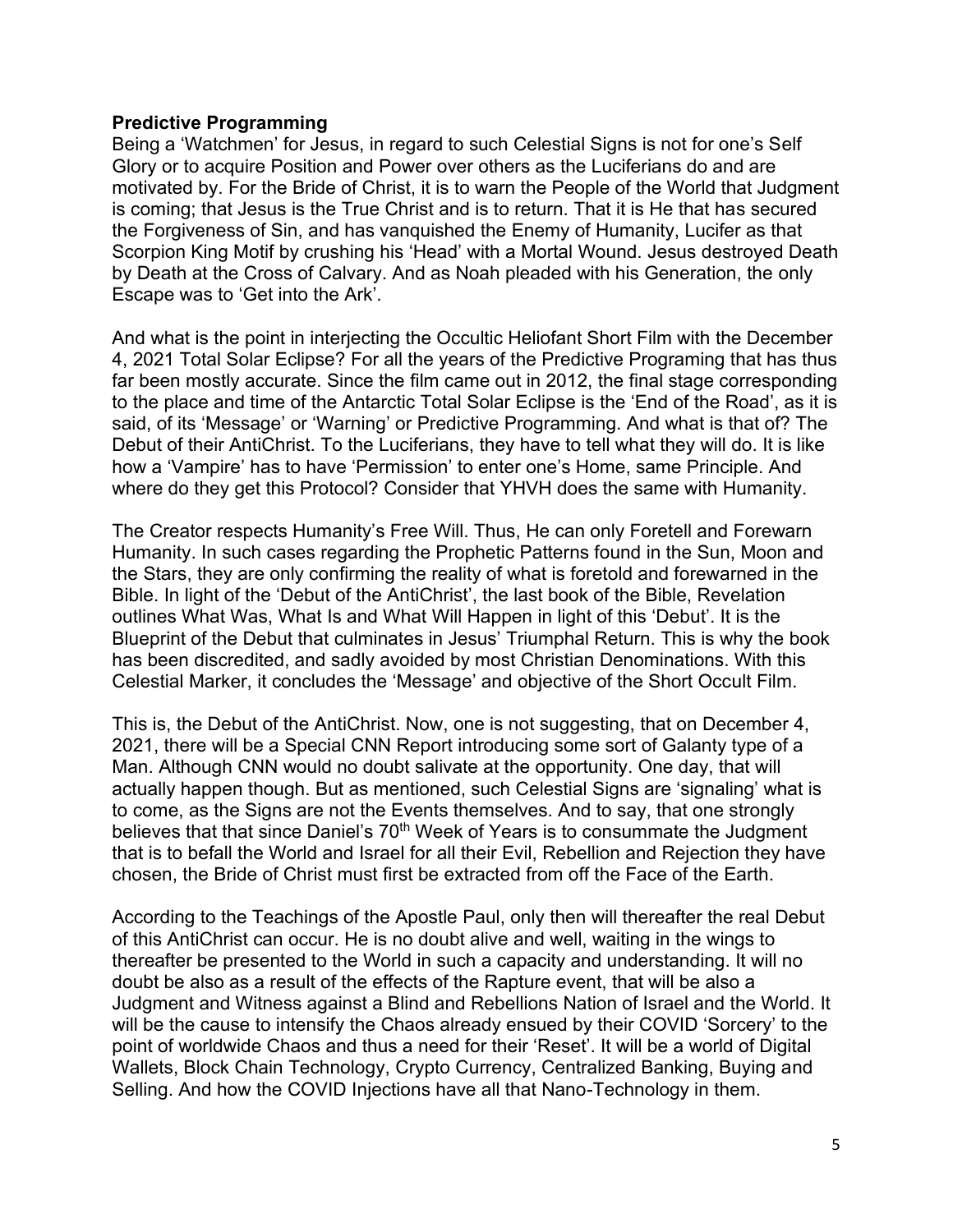# **Patterns of Eclipse**

The Nano-Technology that are in the COIVD-19 Injections and makes-up 90% of the Solution is essentially 'Liquid Metal' or Graphene Oxide. It is to allow for the Bio-Integration with the Human Flesh to become Living Operating Networks. This is in preparation for the Mark of the Beast. At least those that survive its Adverse Reactions. The following section will comment on the past 13 years of Blood Moon research and how one has sensed how the discovery of the Blood Moon and Solar Eclipse types became popular with the advent of NASA's Eclipse tracking homepages of data for 1000's of years.

But one notes that no Data of Eclipses beyond -2000 BC and +3000 are available. One can guess why though. As an Amateur Astronomer, one has only visited and utilized one's State University Observatory Equipment, that is no way comparable to what one should or could be using. One has also visited the local Sonoma County Astronomical Society's Observational Telescopes, which are actually better than the State University's. Then one saw a program online of Mark Biltz on an episode of Prophecy in the News with J.R. Church and Gary Stearman. One believes it was a 2008 or 2009 broadcast.

This confirmed the Eclipse phenomenon that perhaps such Patterns could be Celestial Signs. Also, in that same time period, a new Astronomical Software, called Stellarium in 2006 started to become extremely popular. With this Sky Model Application, one could recreate any Eclipse, at any place and time in the Celestial Signs. These were the tools that only the Wise Men of Daniel's School of the Astronomical Advisors could have dreamt about. Anyway, to say that around 2010, one started to plot-out the sequences of both Solar and Lunar type of Eclipses on a timeline. The following are the observations in retrospect. The corresponding Charts will be listed in the Endnotes.

# *1. Eclipses Patterns Timeline - 2008-2028*

*This timeline, plotted both the Solar and Lunar Eclipse types on a timeline. What was very interesting, as the Pattern bears-out, is that what appeared significant was its beginning. In 3 consecutive years, 2008, 2009, and 2010, the Total Solar Eclipse for each year all started on the 1st of Av in the Jewish Rabbinical Calendar.*

*It is as if, from that point forward in terms of Celestial Signs, a 'Countdown' began with a '3-2-1', Go! Then immediately, a Triad or 3 consecutive Blood Moons began in late 2010. This Triad became the 'Bookend' for the subsequent Triad of Blood Moons that occurred in 2018. But 2008-2028 had a middle Series of the 4 Blood Moons or the Tetrad that occurred dead center. One did not even know that such a Series was called.* 

# *2. Tetrad Virgo Connection - 1260 Day Count*

*What was so special about the 2008-28 timeframe in light of Eclipse that were plottedout? Well, only that the Triad Bookend that ended in 2018 is when Jerusalem became Israel's Official Capital. And it occurred in the middle of the 7-Year Sabbath Cycle. Then, the 4 Blood Moon Tetrad of 2014-15 was accented in the Fall of 2015 by the fact, that its last Blood Moon was a Supermoon to boot.*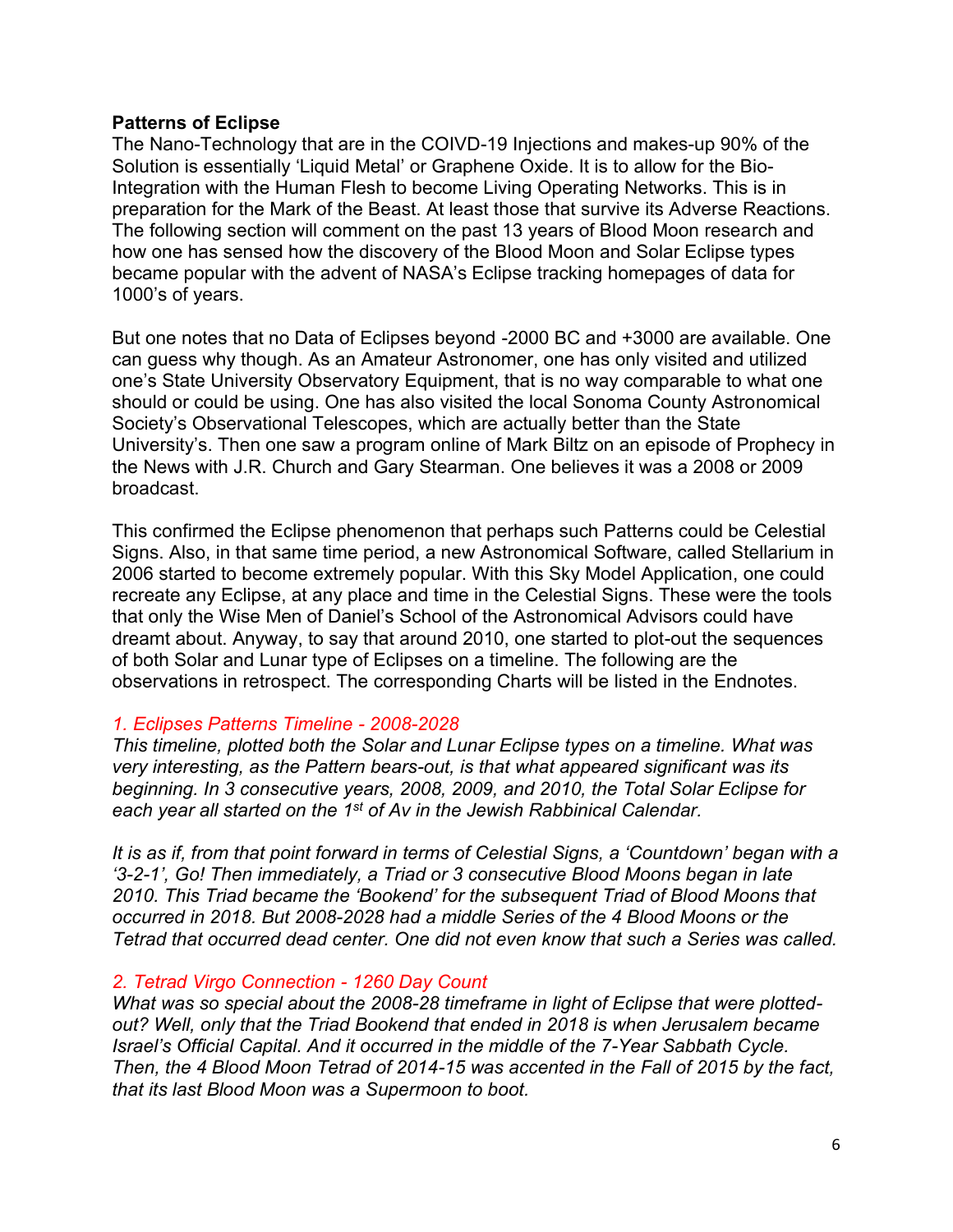*But what the study of the Eclipses led to in 2008 was how then if one counted the days from this Tetrad 4th Blood Moon, and Super Blood Moon of the Shemitah Year in 2015, say 1260 Days, what would that date correspond to? September 23, 2017. What occurred then? The Revelation 12 Sign. This is how the Revelation 12 Sign was discovered in one's Research, thanks to the study of the Blood Moons.*

#### *3. Blood Moon Tetrad 2014-15 - Sabbath Cycle Synchronization*

*One is thus, also of the opinion that the Tetrad of 2014-15 synchronized with the start of the '7-Years' of a prelude or 'reprieve' that would lead-up to the last one, that of Daniel's 70th Week of Years, Fall 2022 to Fall 2029. If such a time sequence is valid and accurate, then it signals just how close to the Prophetic Edge of the Razor the Conclusion of the Royal Commission is. Soon, the Bride of Christ will hear the Shout of the Arch-Angel and the Trumpet of GOD to 'Fall Back' or Depart. Only those Followers and Believers of Jesus Christ will hear; the Dead first, and then those that remain and are alive. Thus, consider that a more accurate count should be based on this factor.*

#### *4. Hybrid Eclipse Pattern - 2013-23 Prophetic Bookmarkers*

*In the continued study of the various Solar and Lunar Eclipse Patterns, one particular 'Bookend' also emerged. This was dealing with a certain type of extremely rare type of Solar Eclipse. How so? Most Solar Eclipses are Total in type. This is when the Sun's Disc is totally blocked-out by the Moons' Disc that is in proportion and is being eclipsed by. Then there is the Annular type of Solar Eclipse.*

*This is when the Moon's Disc is slightly smaller than the Sun's and it gives the 'Ring of Fire' or Wedding Ring type of effect. But aside from the Partial types wherein only a certain portion of the Sun's Disc is altogether blocked-out, there is a Hybrid type. This type is in-between the Total and Annular types. Only 8 Hybrid Solar Eclipses have occurred since Jesus. The point? A Hybrid 'Bookend' started in 2013 and concludes in 2023. Meaning? This is a unique span of time that could signal Daniel's 70th Week.*

*This timeframe is Bookended by the Tetrad of 2014-15 and the Faux Tetrad of 2021-22. Right in the middle was the Triad of the 3 Blood Moons of 2018, where Jerusalem was the Center Event. Given this segmentation of Time, perhaps Divinely Ordered, it could be the Series that marks-off then the beginning of precisely Daniels' 70th Week of Years to start. When? It would start in the Fall of 2022, based on the Sabbath Cycle Theory.*

#### *5. Grand Junction of Winter Solstice 2020 – AntiChrist at the Gate*

*What was so amazing about this Total Solar Eclipse is where it happened and what it inferred. It was rich with meaning and Prophetic Innuendos; off the charts, literally. It dealt with the Grand Conjunction of Jupiter with Saturn in Capricorn. Capricorn is the Sign of the Slaughter, of how such a time was to begin. This occurred in December of 2020 when the full furry of the Bio-Weapon Engineered COVID Virus was released onto the World. And has it not been a 'Slaughter' of the Innocent? Saturn is the Planet of Time, the Grim Reaper, etc. It is of a Time Ending and Beginning. And with the King Planet, it is applied to the Maximum Power. So, the Slaughter of the Pharmaceutical Deception and Spell became worldwide. And where was the Sun at Astronomically?*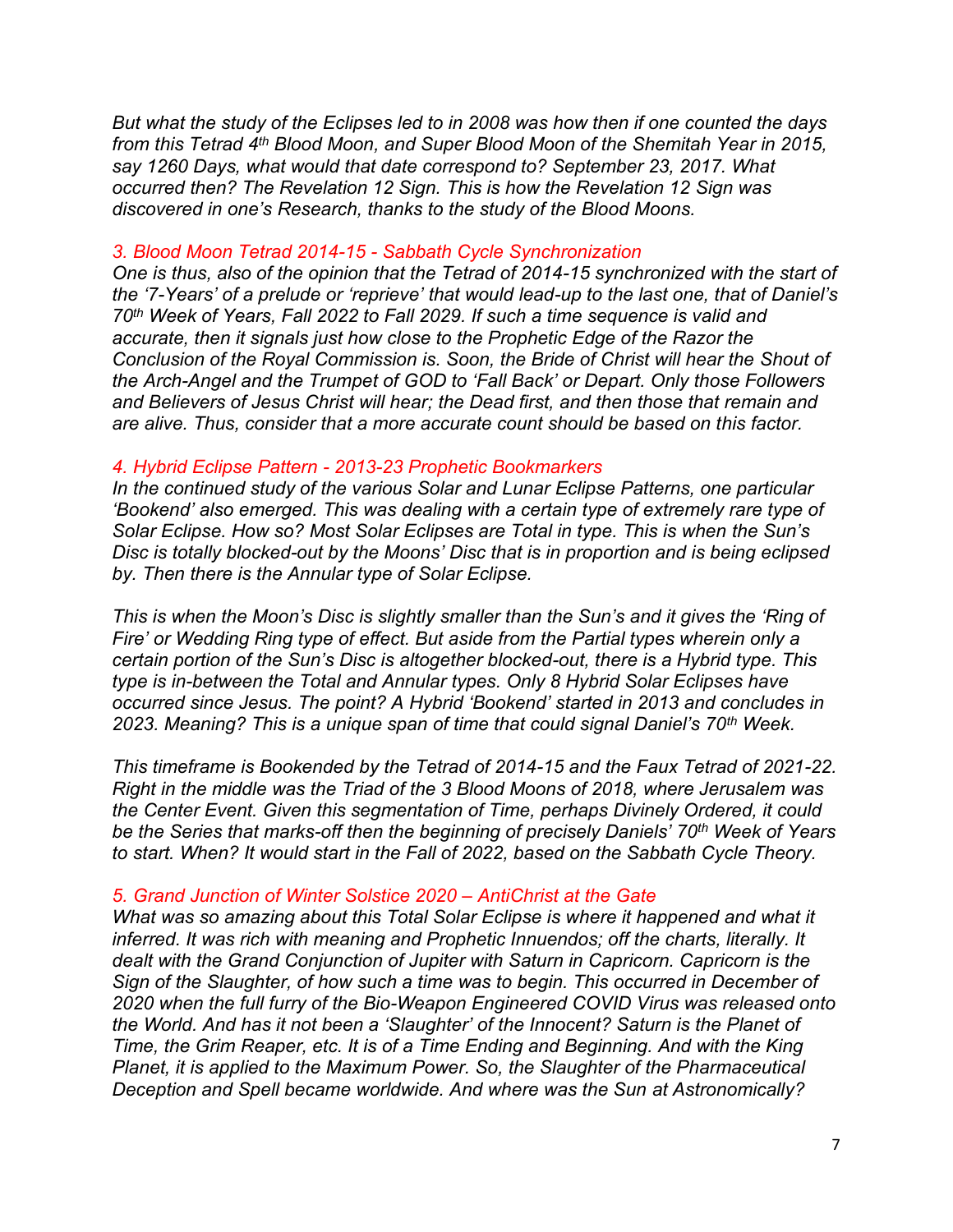*At the Golden Gate, in conjunction with Mercury, as depicted in the Heliofant Logo. The inference? The coming AntiChrist reached a significant Milestone in his, behind-thescenes 'Stagging', having passed through the 'Gate', and the 'Point of No Return'. What was noted also is that in keeping with the Corona Motif, Sagittarius took on the 'Personification' of this Scorpion King in that the AntiChrist will be the consequence of the 1st Seal Judgment broken by Jesus, in Heaven. This will occur after the Rapture and once the Bema Seat Rewards are concluded. Then, the Bride will be seated in Court. Where? It will be in the Judgment Hall, wherein Jesus takes-up the Scroll. And what results in the 1st Seal to be broken? The White Rider with the Crown or 'Corona'.*

## *6. Wedding Ring Eclipse - June 10, 2021*

*What was very interesting about his Total Solar Eclipse was that it took place right in the middle of the 2 Horns of Taurus. It faced the Silver Gate. This was the Wedding Ring type of Solar Disc Effect or the Ring of Fire. Perhaps the Divine Signaling was that the Engagement is to be remembered and soon, the Bride of Christ will be with the Groom. Also, this Solar Eclipse occurred directly over the North Pole.*

*And thus, this is the compliment to the December 4, 2021 Solar Eclipse that takes place directly on the opposite side of the Globe, in the South Pole. Similarly, the Constellations alternated too, between Taurus and Scorpio. This also occurs with the 1st and 2nd Blood Moons of the Faux Tetrad of 2020-21 that started in May 26, 2020 and end on November 8, 2022.*

So, in light of the Antarctic Eclipse on December 4, 2021 Debut of AntiChrist? The I Pet Goat 2 Timeline will show that indeed, there were and are corresponding correlation between the Predictive Programming and actual real time events. The most notable ones Start after 9-11. The Opening Scene starts with a Goat, Spellbound in a Concentration Camp. This is the Dystopian Future the AntiChrist will have for Humanity during the Tribulation Period. This will be especially true for those refusing the COVID Injections and their Medical Tyranny. The scenes transitions into several events.

The initial ones recount the day that the reading of the 'My Pet Goat' book was read by the then President Bush to the Children in an Elementary School classroom. But then the Predictive Programming takes-on their Luciferian Agenda with dark overtones. The subsequent imagery of that of a torn U.S. Flag that represents the certain Divisive Demonic Spirit that has been cast upon the USA and the World. The whole Journey is that of the 'Christ Figure' that is really the Jewish AntiChrist. And how his journey is being Prepared, as Jesus' was in the Wilderness in Israel, 2000 years ago.

The AntiChrist, takes on the Egyptian God, Anubis, the LORD of the Dead. He is standing on a Barge, in a trance. That Motif actually did mimic real life as an Anubis Statue on a barge was set adrift in New York Harbor. It was on the occasion of the King Tut Exhibition that came to the USA in 2012. It so happened that the year prior, the same sort of Trek by the 13 Crystal Skulls from the Mayan Witch Doctors trekked across the USA, also starting from New York. They stopped at all the Ancient Giant Nephilim Burial Mounts. Why? It was to conjure-up the 'Sleeping Spirits' of the Dead.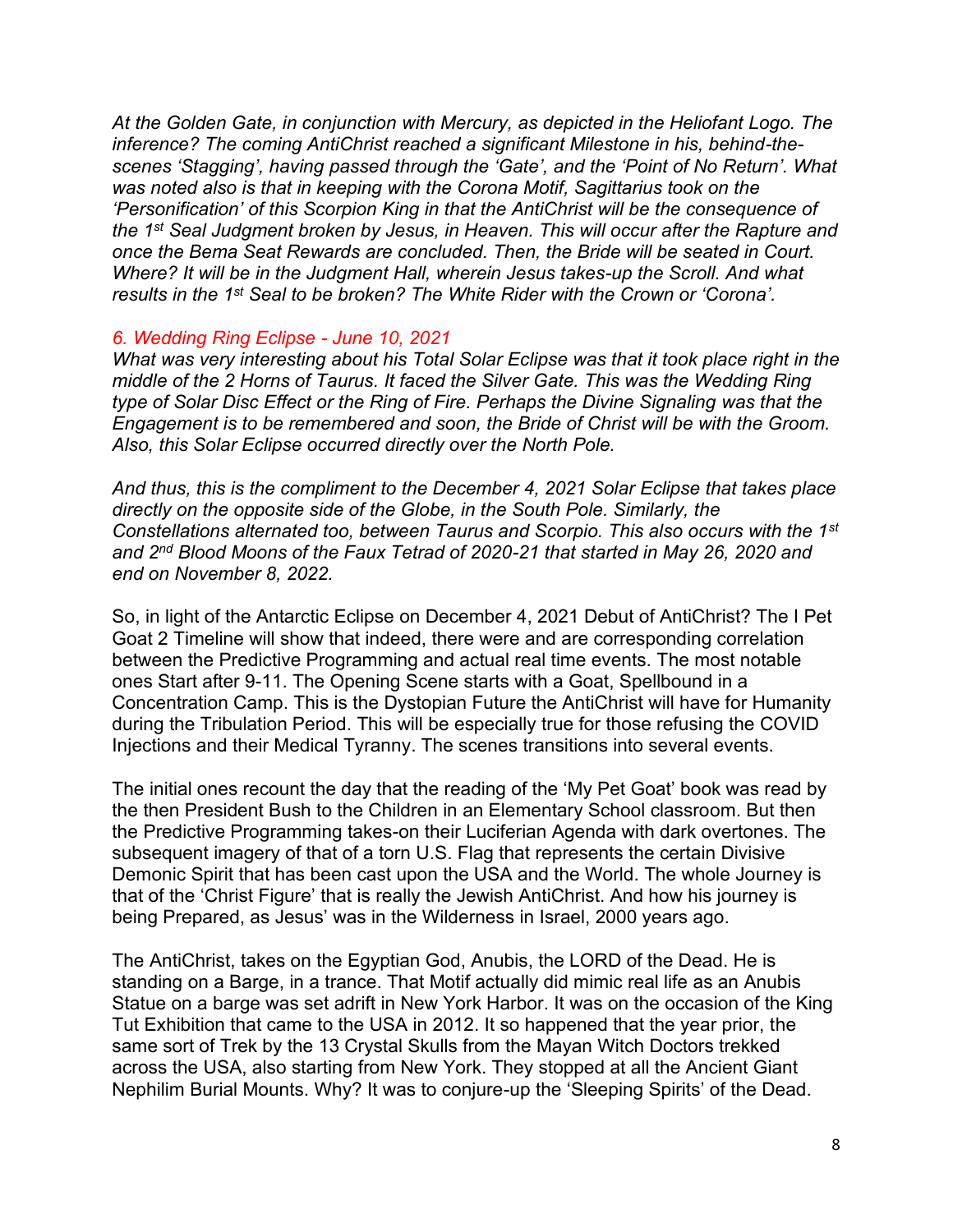## **The End of the Line**

Such Spirits where those of the DNA corrupted Giants that existed before the Native Americas came into the land. These Mounds were and are the Spiritual Strongholds, the Portals, or Gates from where they became dormant but now raised-up by Sorcery to make havoc and induce the Spirit of Division upon the Land as they cast their Pharmaceutical Sorcery over the People in the USA in particular and the World at large. Thus, the Motif of Anubis coming to America in 2012 triggered their collective strength. This Motif of Anubis, after all is the LORD of the Underworld, whose Power, the Luciferians and Synagogue of Satan unleashed in preparation for their eventual Pharmaceutical Deception by way of their COVID Plandemic.

And to usher in, total tyrannical rule over People, through Medical Martial Law, i.e., Australia, New Zealand, Canada, UK. The 5 Eyes. It is in preparation for 'The Lie that will be believed', along with the Debut of their long-awaited False Messiah that will come in his 'Own Name'. And again, where does this Motif mimic the Celestial Sign? It is in Antarctica, just like the end of the AntiChrist's Journey. And in what Sign? Scorpio. The Short Film has reached its 'Shelf Life' and all that is now needed is for the actual AntiChrist to be presented to the World. It is that close, but after the Bride of Christ is released. But the remaining Apostate Church 'Cathedral' type of Building collapses in unison as the AntiChrist figure 'Awakens'. This occurred also in real life by the burning of the Notre Dame Cathedral in Paris, France. This occurred in April of 2019.

Thus, one has taken a Spiritual Inventory, in light of looking back at the Eclipse Patterns since 2008. Why? Hind-Sight is always 20/20 as the saying goes and is to a large extent true. One can, to an extend take encouragement that if the Heliofant Luciferian Short Film was pure Demonic Predict Programming, then its 'Shelf Life' expires on December 4, 2021. But true to form, instead of the coming AntiChrist being like King Solomon, which means 'Peace', he will be of the same Spirit of Solomon's Son, Rehoboam. He consulted with his Evil Sanhedrin of Younger Friends and promised the People of Israel to 'Discipline them with Scorpions' instead. Which led many to their Death. And that is what the Scorpion King has been sent to do to Humanity. The Occultic Heliofant Short Film, of which the Author publicly explained was 'channeled' to him from a 'different dimension', has come to its conclusion.

The Debut of the False Christ is at hand. How soon? Hard to say but, realize that so too has a similar Storyline of the True Christ, Jesus of Nazareth has been in motion and is about to be realized too. In fact, all the Signs of the Constellations, the Sun, Moon and the Stars attest to this very Storyline, as He made them. Soon, the True Christ will also be revealed to the World, but at His 2<sup>nd</sup> Coming. Jesus will not come as the Humble and Meek 'Lamb of YHVH', led to the Slaughter. He had to be, and rejected of His own, the Jews thanks to their False Usurper Religious Leaders. Jesus will now be the Returning King, of the Tribe of Judah. The 'End of the Line' or story began and will end with Jesus. He is the LORD now of both the Living and the Dead. He has now the Right to Judge both the Living and the Death. He is not like Lucifer, just a mere created Usurper 'Anubis' want-to-be Judge of the Dead but wants to judge like YHVH and Jesus Christ, those in the Land of the Living.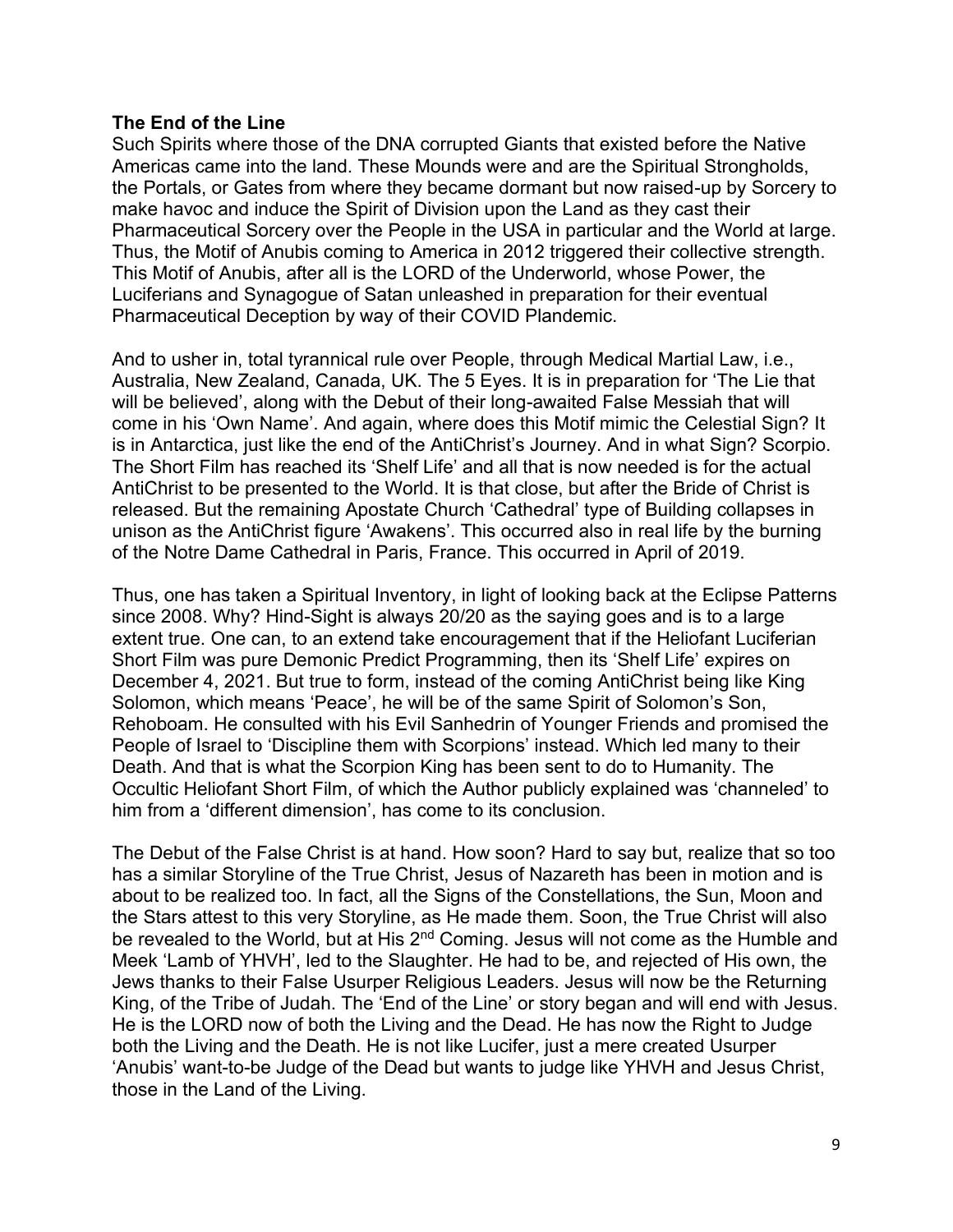Jesus came explicitly to 'Destroy the Works of the Devil'. Jesus came to set the 'Captives Free' from Lucifer's bond due to Sin and Death. It is now only in Jesus Christ that one can have true Ever-Lasting Life, Eternal and free as a Gift, through Grace. All this because GOD the Son, was obedient to do the Will of the Father Creator who created Humanity. He gave it a Free Will and respects it, even if a human wants to spend all Eternity away from the Glory of the Creator. Their wish will be granted. And despite His foreknowledge of Humanity's rejection of Fellowship and Relationship, YHVH provided a way of Reconciliation through the work of Jesus.

This Storyline was through a Man, whom the Son of GOD had to become to do the works to pay for the debt of Sin owed by Man, due to disobedience on the part of Adam and Eve. What the False Christ that Lucifer will Debut to the World will be through Lying Signs and Wonders. And some Signs will even come as if from Heaven as in the Days of Elijah. Yet, now close? One is seeing that it is through the present Pharmaceutical Deception explained in Revelation 18 that this conditioning and preparation has been implemented and finally occurring presently on Earth. At no other time could this be possible but now.

And it gives clear credence of just how close in tandem the Debut will eventually come to fruition, in both Christ's account. This has been a lengthy study but due to where the Body of Christ is at, watching-wise, it has been necessary to re-evaluate one's Prophetic Understanding and take Spiritual Inventory as the 'signaling' continues, pertinent to the Signs in the Sun, Moon and the Stars. That perhaps in 2022, the notion of the Theory of the 70<sup>th</sup> Year Generation since 1948 is not actually from that date but from the synchronization to the Sabbath Cycles. Which in that case, would be 1952. Herein, would the 70-Year Generation be valid and square-up with the start of the Fall 2022 to Fall 2029 Timeline.

But that time, the Tribulation Period is for the time of Jacob's Trouble, not the Bride of Christ's. And although the reality is that the present course or 'Storyline' is one of a Satanic Transformation, induced by their Pharmaceutical Sorcery, via their COVID Injection Protocols, tyranny will come. The Mark of the Beast will come. There is no 'Future' for Christians in this World that is Evil, Perverse and Anti-Jesus. But for the Body of Christ? Its Mission and Commission is to warn the People, to 'Get in the Ark', that is the Body of Christ to escape the Wrath that is to also Debut.

## **Main Sources**

Stellarium.org TimeAndDate.com Wikipedia.com

**Download Charts:** [PDF \(Combined\)](https://nebula.wsimg.com/4a21502d2945cebc6b92c0d0b234e7cd?AccessKeyId=D40106E1331C24ABD7C3&disposition=0&alloworigin=1)

\_\_\_\_\_\_\_\_\_\_\_\_\_\_\_\_\_\_\_\_\_\_\_\_\_